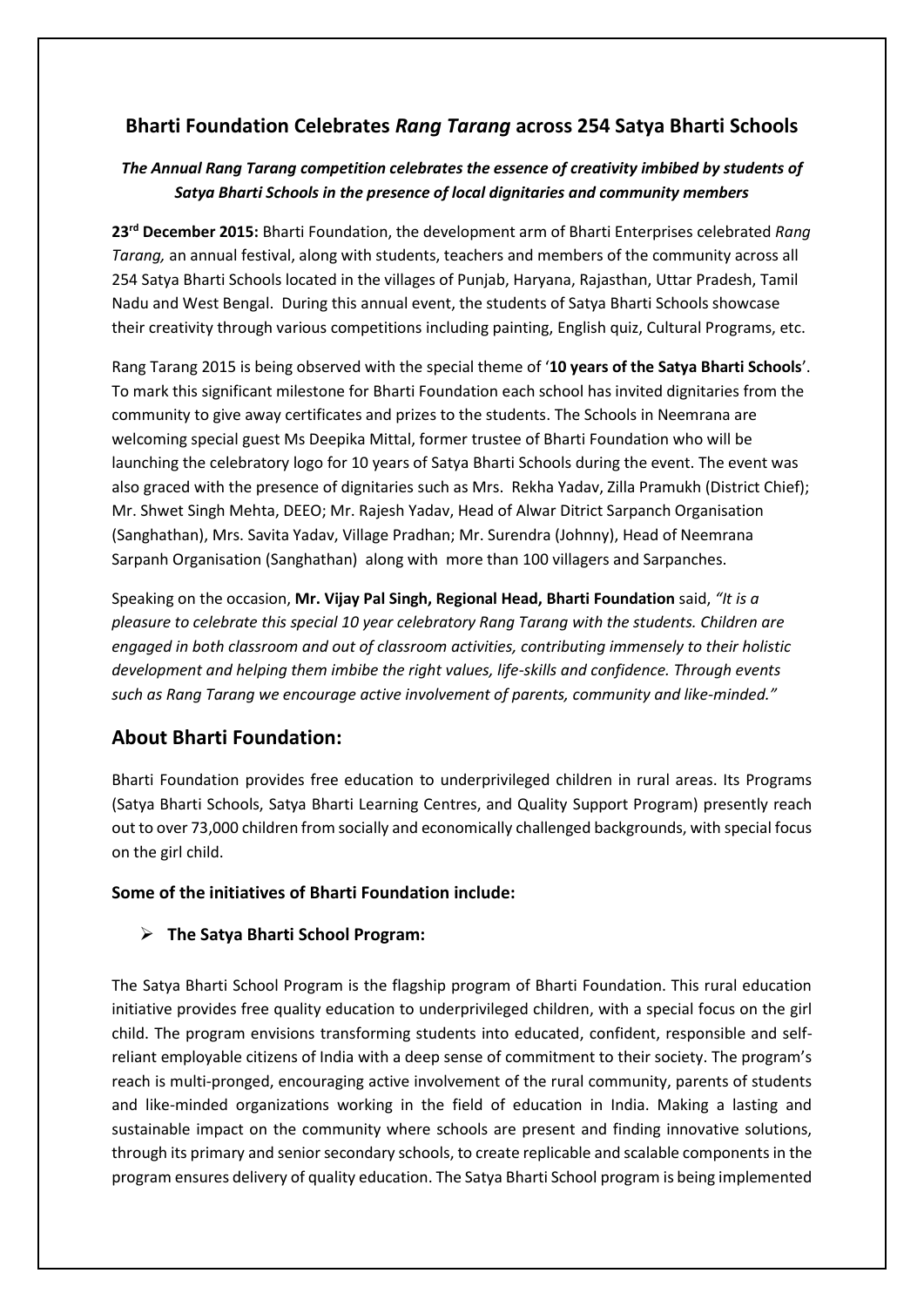with the intent to arrive at replicable and scalable components of quality education which may be adapted by the Government and other like-minded organizations. Reaching out to thousands of underprivileged children, the program, through its focus on holistic development, aims to bring forth a new generation of citizens eager to usher in positive change. Currently 249 primary/elementary Schools and five senior secondary schools are operational across Punjab, Rajasthan, Haryana, Uttar Pradesh, Tamil Nadu and West Bengal reaching out to 40,808 children and employing 1,652 teachers. Focusing on the girl child [49% girl students] and the weaker sections of society [75% of children from SC/ST/OBC Communities], the program is one of the largest end-to-end education initiatives by a corporate group in the country.

### **Satya Bharti Learning Centres:**

Bharti Foundation has introduced the remedial/bridge courses program in close partnership with 'Educate A Child' - a global initiative. The program aims at bridging the education gap of out of school children and mainstream them into regular schools. The first phase of the program has been deployed in partnership with the Government of Rajasthan. Currently, 417 Education Volunteers are engaged in teaching 9,135 out of school children, of which 50% are girls, enrolled at 447\* Satya Bharti Learning Centres. Till now, 9,299 children have been mainstreamed, with the total impact reaching up to 20,042 children.

### **Quality Support Program:**

This initiative envisages working with the government system and improving the quality of schools through need-based interventions. Bharti Foundation has taken the learning and best practices from the Satya Bharti Schools to the Government schools for improving the overall quality of schooling experience. The program aims to partner the Government schools and work along with its leadership and teachers to support them in their journey towards excellence. Currently, 25 government schools are under active implementation supported through this model, across Punjab, Haryana and Rajasthan, reaching out to 12,377 students and 516 teachers.

#### **Satya Bharti Abhiyan:**

Bharti Foundation has undertaken a major initiative – 'Satya Bharti Abhiyan' - to improve rural household sanitation facilities in Punjab. Inspired by the Hon'ble Prime Minister's call to the corporate sector in his 2014 Independence Day speech to strengthen Government's initiative on this score, the Foundation has decided to adopt Ludhiana district – home district of the Founders - as its focus area for improvement of rural sanitation. As part of this program, the Foundation has committed an investment of INR 100 Crores over the next three years for constructing toilets in rural households lacking such facilities in over 900 villages across the district. In addition to rural household sanitation, 'Satya Bharti Abhiyan' will also invest in improving sanitation facilities in Government schools in rural Ludhiana by building new toilets for girls, where no such facilities exist.

Till now, the Abhiyan has directly benefitted 39,659 users, providing 7,982 Individual HouseHold Latrines (IHHLs) across the villages of Ludhiana district.